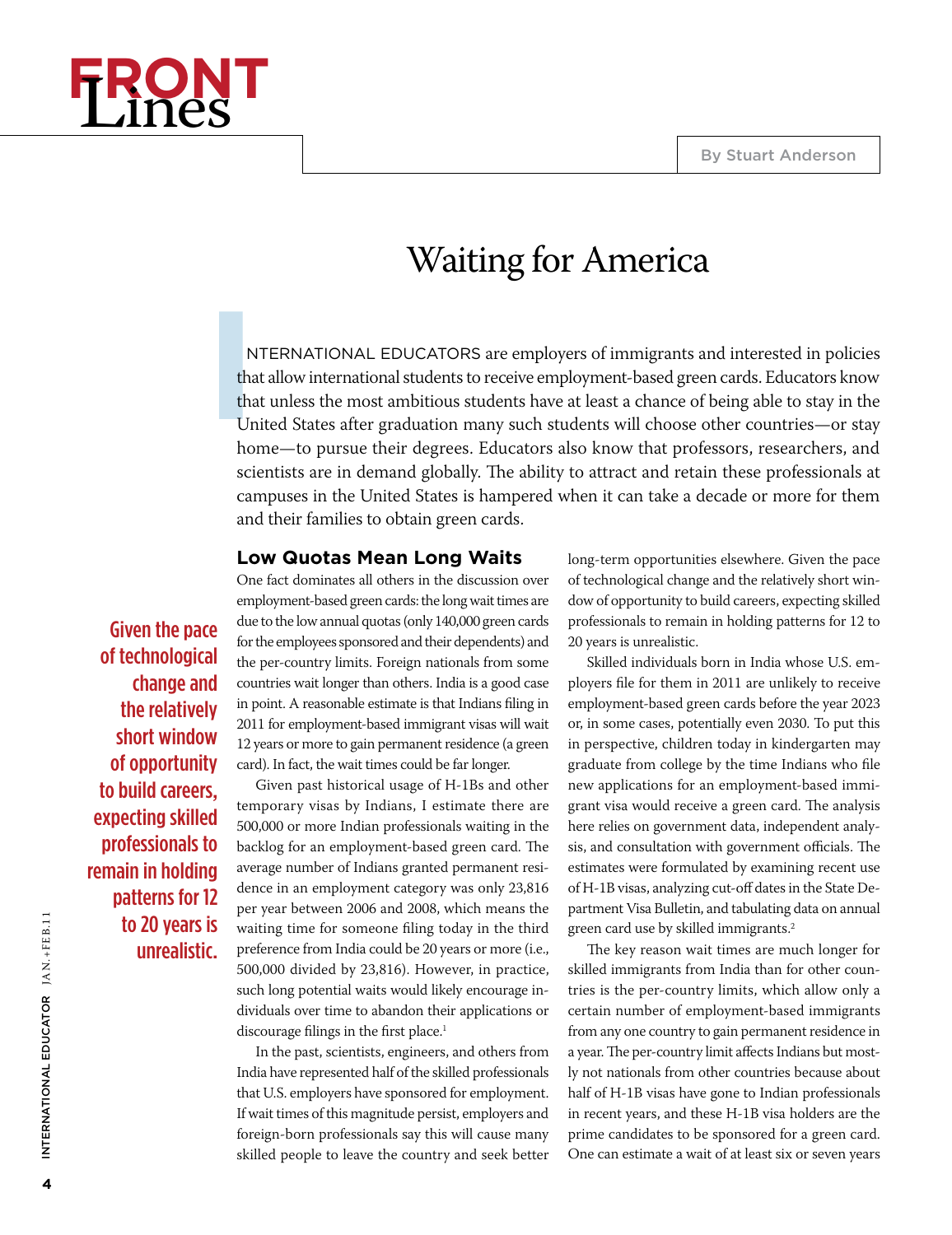for potential immigrants filing in 2011 in the third preference for all countries except India, China, Mexico, and the Philippines.

### **A Time-Consuming Process**

The process for employer-sponsored immigrants can be time-consuming and expensive. Legal fees and other fees associated with taking a foreign national from an initial H-1B visa through to an employmentbased green card can in some cases cost an employer up to \$40,000.3 Most employersponsored immigrants are in the second or third preference and generally require "labor certification," which is a finding by the Department of Labor (DOL) that there are not sufficient U.S. workers in the geographic area of employment who are able, willing,

qualified (or equally qualified, in the case of college and university teachers), and available to do the job in question, and that the employment of the prospective immigrant will not adversely affect the wages and working conditions of similarly employed U.S. workers. The process involves conducting a recruitment effort through advertising, job postings, and other government-approved

The INA currently limits the total number of employment-based (EB) immigrants to 140,000 plus the number of family-based immigrant slots not used (normally they are all used, though), per fiscal year. These 140,000 slots are divided between five employment-based "preference" categories, as follows [INA § 201(d) and § 203(b)]:

| <b>PREFERENCE</b><br><b>CATEGORY</b>    | <b>DESCRIPTION</b>                                                                                                                                                                     | <b>NUMERICAL LIMITATION</b>                                                                                                                                                                                                                         |  |
|-----------------------------------------|----------------------------------------------------------------------------------------------------------------------------------------------------------------------------------------|-----------------------------------------------------------------------------------------------------------------------------------------------------------------------------------------------------------------------------------------------------|--|
| <b>FIRST</b><br>PREFERENCE<br>$(EB-1)$  | Aliens with extraordinary<br>ability                                                                                                                                                   | 28.6% of the worldwide employment-<br>based preference level, plus any<br>numbers not required for fourth<br>and fifth preferences.<br>$(28.6\% \text{ of } 140,000 = 40,040)$                                                                      |  |
|                                         | Outstanding professors and<br>researchers                                                                                                                                              |                                                                                                                                                                                                                                                     |  |
|                                         | Certain multinational<br>executives and managers                                                                                                                                       |                                                                                                                                                                                                                                                     |  |
| <b>SECOND</b>                           | Members of the professions<br>holding advanced degrees                                                                                                                                 | 28.6% of the worldwide<br>employment-based preference level,<br>plus any numbers not required<br>by first preference.<br>$(28.6\% \text{ of } 140,000 = 40,040)$                                                                                    |  |
| PREFERENCE<br>$(EB-2)$                  | Aliens of exceptional ability in<br>the sciences, arts, or business                                                                                                                    |                                                                                                                                                                                                                                                     |  |
| <b>THIRD</b><br>PREFERENCE<br>$(EB-3)$  | Professionals and skilled<br>workers (requiring 2 or more<br>years of specific education,<br>training, or experience)                                                                  | 28.6% of the worldwide<br>level, plus any numbers<br>not required by first<br>and second preferences,<br>not more than 10,000 of<br>which to "Other Workers."<br>$(28.6\% \text{ of } 140,000 - 10,000 = 30,040)$                                   |  |
|                                         | Other (unskilled) workers                                                                                                                                                              | 10,000                                                                                                                                                                                                                                              |  |
| <b>FOURTH</b><br>PREFERENCE<br>$(EB-4)$ | Certain special immigrants                                                                                                                                                             | 7.1% of the worldwide level.<br>$(7.1\% \text{ of } 140,000 = 9,940)$                                                                                                                                                                               |  |
| <b>FIFTH</b><br>PREFERENCE<br>$(EB-5)$  | Employment creation, for<br>immigrants who invest in a new<br>commercial enterprise that will<br>benefit the U.S. economy and<br>create at least 10 full-time jobs<br>for U.S. workers | 7.1% of the worldwide level, at least<br>3,000 of which are reserved for<br>investors in a targeted rural or high-<br>unemployment area, and 3,000 set<br>aside for investors in regional centers.<br>$(7.1\% \text{ of } 140,000 - 6,000 = 3,940)$ |  |

the same supply of employment-based slots [INA § 203(d)].

Source: NAFSA's *Adviser's Manual*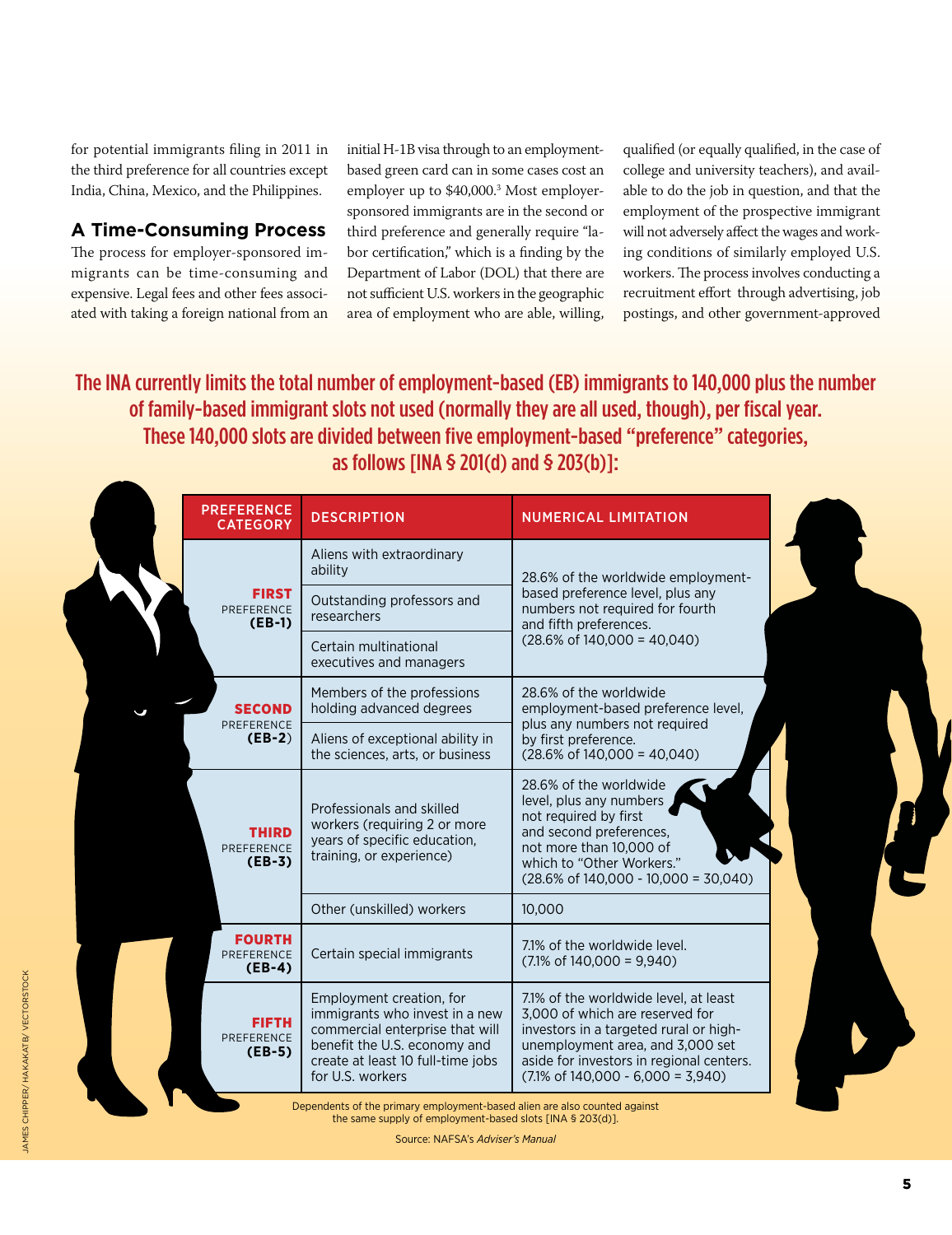recruitment mechanisms. More people immigrate in the third preference category than in the first or second preference of the employment-based immigration system.4

The law permits individuals to remain lawfully in H-1B status beyond six years if, for example, a valid petition is pending for an employment-based green card (although there are restrictions on this). Although permitted to wait in the United States, the immigration process places such individuals in a precarious situation. If a foreign national's employer experiences layoffs or goes out of business, the individual may have to start the green card process over again. If he or she cannot find another employer in a timely manner, the foreign national would be unable to remain legally in the United States. A pending green card application also may mean an individual cannot be promoted since it could invalidate prior filings with the federal government. Moreover, people with pending green card applications are likely to be hesitant to change employers or to become entrepreneurs. Often their spouses cannot work.

Without action by Congress to raise or exempt individuals from these quotas, the United States is likely to continue losing talented individuals unable or unwilling to endure such extraordinarily long waits to become lawful permanent residents. Congress has not raised the statutory level for employment-based green card quotas in the last twenty years. Although legislative support has existed for providing more green cards for skilled immigrants, any attempt to liberalize employment-based green card quotas has been tied to efforts to pass comprehensive immigration reform legislation, efforts that failed in 2006 and 2007 and since then have not been seriously attempted.

#### **Looking Ahead**

There are at least four actions Congress can take that will significantly reduce wait times and provide substantial relief to employers and skilled immigrants.



888.289.0567 | SALES@ONCALLINTERNATIONAL.COM | WWW.ONCALLINTERNATIONAL.COM

First, Congress can exempt from the green card quotas those immigrants with a master's degree or higher from a U.S. university in a science, technology, engineering, or math field. This provision has been included in past legislation by Representaive Zoe Lofgren (D-Calif.). Congress could expand this measure to go beyond only degrees in those fields or to include individuals who received a PhD in a technical field from abroad.

Second, the new law could count only the principal employment-based immigrants, not their dependents, against the 140,000 annual employment-based quota. One reason for the large green card backlogs is that annual H-1B temporary visa quotas count only the principal recipient of an H-1B visa, whereas about half of the 140,000 quota for employment-based immigrant visas is utilized by the dependents (spouse and/or children) of the sponsored immigrant. In addition, Congress could raise the 140,000 annual quota to a much higher level.

Third, lawmakers could provide additional green card relief by including numbers previously allocated by Congress that were not utilized in prior years, such as those not used because of agency processing delays.

Fourth, Congress could eliminate the per-country limit on employment-based immigrants. This policy recommendation was included in a past bill by Representative Lofgren and Representative Bob Goodlatte (R-Va.). Failing to eliminate the per-country limit could result in skilled immigrants from India continuing to endure long waits even if other legislative changes are made.

In practice, the per-country limit under current law takes the employment-based immigration system away from a "first come, first serve" approach, to one that favors people from less populated countries (since countries with small populations will not reach the per country limits). Does the United States have an interest in favoring immigrants from countries with smaller populations? There is no reason to think we do. Under the current system, an employer could file for labor certification for three engineers on the same day—one from Denmark, one from Panama, and the other from India. Because the per-country limit would